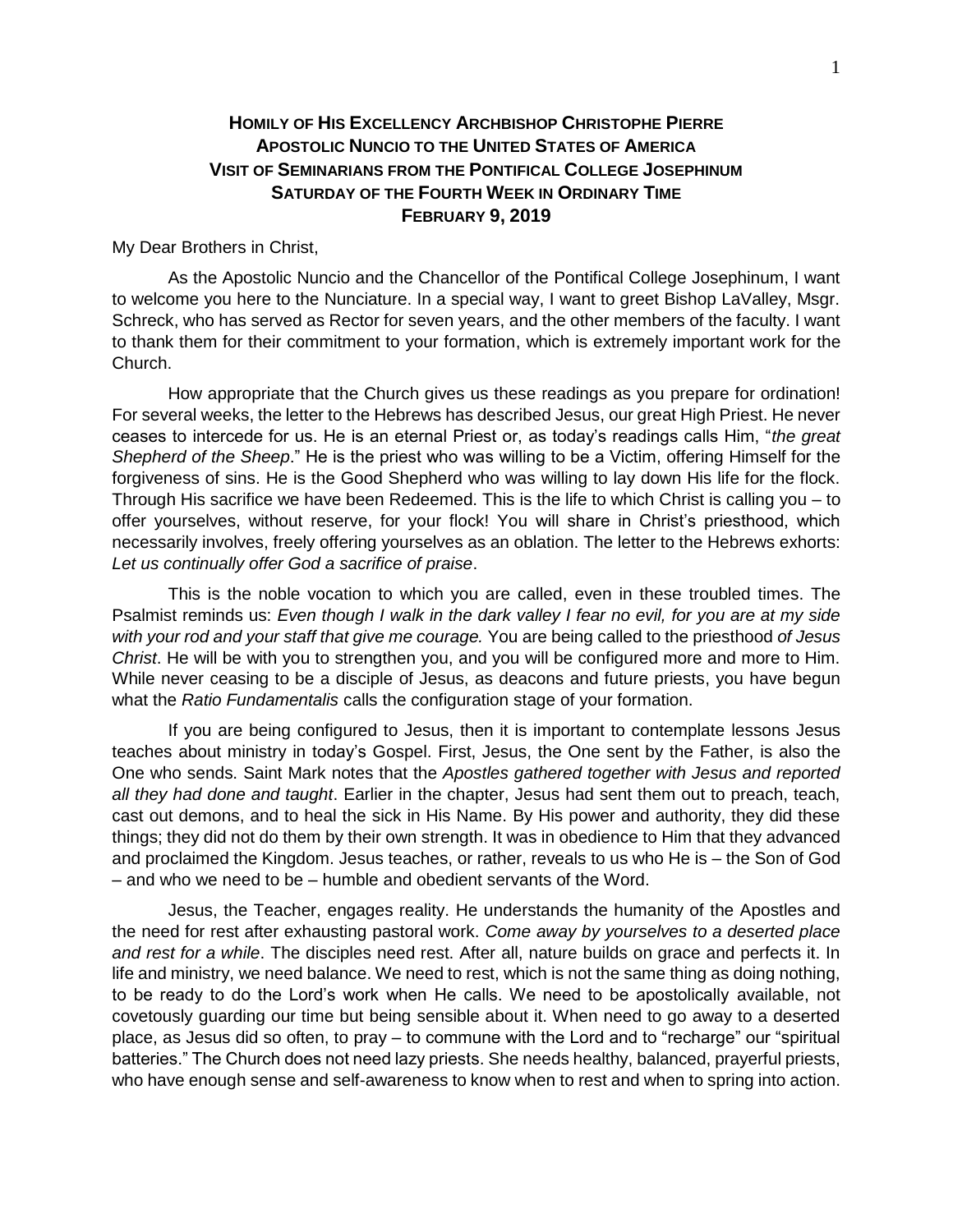On the Jubilee for Priests during the Year of Mercy, Pope Francis invited priests to contemplate the Heart of Christ and posed a fundamental question:

"Contemplating the Heart of Christ, we are faced with the fundamental question of our priestly life: *Where is my heart directed?* It is a question we need to keep asking, daily, weekly… *Where is my heart directed?* Our ministry is often full of plans, projects and activities: from catechesis to liturgy, to works of charity, to pastoral and administrative commitments. Amid all these, we must still ask ourselves: What is my heart set on?" (HOMILY, SOLEMNITY OF THE SACRED HEART, JUBILEE FOR PRIESTS, 3 JUNE 2016)

Even though the disciples went to take rest, the people, with their many needs, made demands upon them. Jesus again teaches his disciples not to look at the people as a nuisance or a burden but as children in need of the Father's mercy. With the shortage of priests, you will experience similar demands. The letter to the Hebrews offers advice: *Do not neglect to do the good and to share what you have. God is pleased by sacrifices of that kind*.

Are you ready to spend yourself in the service of God joyfully, or will every sick call, every request from a beggar, every struggling parent seem like an intrusion? A priestly heart is free to set aside its own concerns in favor of the flock. Pope Francis again says:

"Woe to those shepherds to privatize their ministry! It is not jealous of its legitimate quiet time, even that, and never demands that it be left alone. A shepherd after the heart of God does not protect his own comfort zone. … Unafraid of criticism, he is disposed to take risks in seeking to imitate his Lord." (HOMILY, SOLEMNITY OF THE SACRED HEART, JUBILEE FOR PRIESTS, 3 JUNE 2016)

Jesus wants His Apostles to imitate Him. What does He do in today's Gospel? Saint Mark tells us: *When Jesus disembarked and saw the vast crowd, his heart was moved with pity for them, for they were like sheep without a shepherd, and he began to teach them many things.*  Jesus saw the vast crowd. He *saw* them not only with His eyes, but also with His Heart. He casts a pastoral gaze to see where there is need for mercy. We should ask ourselves: Do I have a heart that sees?

He was moved with pity for them. He showed *compassion*. To have compassion means literally "to suffer with another." It doesn't mean to put another person out of his or her misery; nor does it mean to tolerate every vice, which would be a false compassion; rather, to have compassion means to show the tenderness and closeness of God, offering not only justice but especially His Mercy. If our human formation has not helped us develop compassionate hearts that are able to empathize with a sometimes fragile flock, able to walk with them, gently leading them back to the right path, then all the theological knowledge in the world will be of little value in showing forth the attractiveness of Christ to a person who sincerely wants to walk with the Lord.

In addition to seeing and having compassion, Jesus began to *teach them many things*. He taught them the things that really mattered – that impacted their lives. He did not need to be abstract or scholarly; rather, He wanted them to know the Way, the Truth, and the Life. Your time in seminary is nearly finished. Seminary is a privileged place for learning from professors, from books, from one another, but especially from the Lord Jesus. Immediately following this Gospel passage, Jesus acts on what He has seen; He performs the miracle of the multiplication of the loaves and fishes – with all its Eucharistic overtones. He has come to nourish the people with His Word and with His very life. This is what you, our future priests, must offer to the flock that hungers